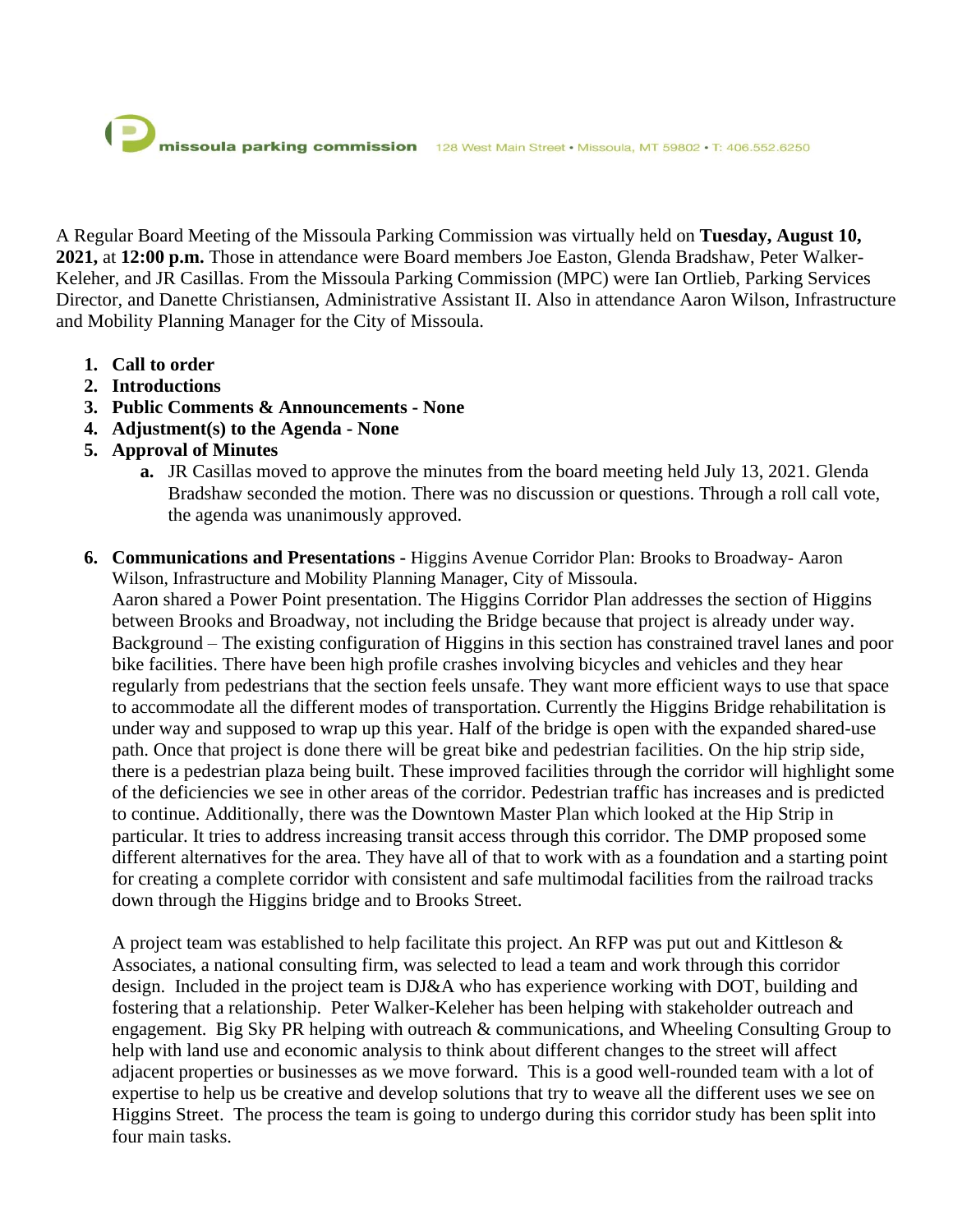The first task is Public & Stakeholder Engagement & Project Management. This task has already begun with outreach events and stakeholder interviews. This will continue throughout the life of the project as we move through different stages so we can get feedback from various interested parties.

The second task is the Project Foundation, doing some initial analysis and looking at what is going on with Higgins Street today. Looking at projected traffic volume, parking data from the DMP, utilization and where parking is and how that relates to the Higgins corridor. This task is also already underway. A technical analysis memo should be available in the next couple weeks.

The third task is Alternative Development & Evaluation. They will design some alternatives and thinking about how to evaluate those, looking at different options for designing Higgins, and how we use that space. This will help refine the last task in looking at what people are considering as the highest priority and balance all of the different modes and different uses for Higgins Street.

The final task is Final Concept which is to develop the final concept and get it approved and adopted, build support behind the project and move it forward to construction. The goal is complete this in 6-8 months. Looking to have it complete in February or March. The timing of this is critical with the amount of federal funding we will potentially see with the new infrastructure bill being passed by the Senate today. We anticipate seeing a lot of federal funding over the next 4-5 years. This sets us up well to try to access some of that federal funding.

The big picture objectives are to engage businesses and residents along the corridor so we understand the needs and what the stakeholders want to get out of the project like what some of the issues are, improvements we can do and how to best serve those using the corridor on a day-to-day basis. We also want to develop a concept that meets the needs of all users to the extent possible, including driving, walking riding the bus, looking really close at the transit, and how the design will fit in with the Brooks Street corridor as well as the Front and Main changes. We really want to focus on safety. We also want to provide a suitable space for people of all ages and abilities and increase opportunities for all modes of travel to access the corridor and downtown as well as accommodate future growth.

With the above objectives in mind, the envisioned outcomes we have in mind is that we have a street that is safer for all modes of transportation; an inviting streetscape that showcases Higgins as the spine of downtown; increase the economic activity along the corridor and support that growth. There has already been a number of high-profile projects like the hip strip the Reed Condos and the Missoulian property moving forward with some redevelopment plan; and to create a postcard street as envisioned by the Downtown Master Plan. Not just the parking side of it but creating a place where people want to be.

We started some initial public outreach over the past couple weeks in a number of different ways. We've got an online presence through a webpage with Engagemissoula.com. It's going to be the project website and hub of information and activity. An interactive map is set up where people can make comments on specific locations and post ideas. A survey was opened for both businesses, property owners, and residents or commuters. Also Idea & Question boards for people as we go through this project to put their ideas and upload pictures for their ideas to be used as we go along in the project. People can post questions about the project in general or specific aspects of the project and we can go onto the boards and we can answer the questions which is visible for everyone to see.

We have done direct outreach by holding a number of stakeholder meetings with small groups or individually with businesses and property owners. We participated in a number of events, such as Out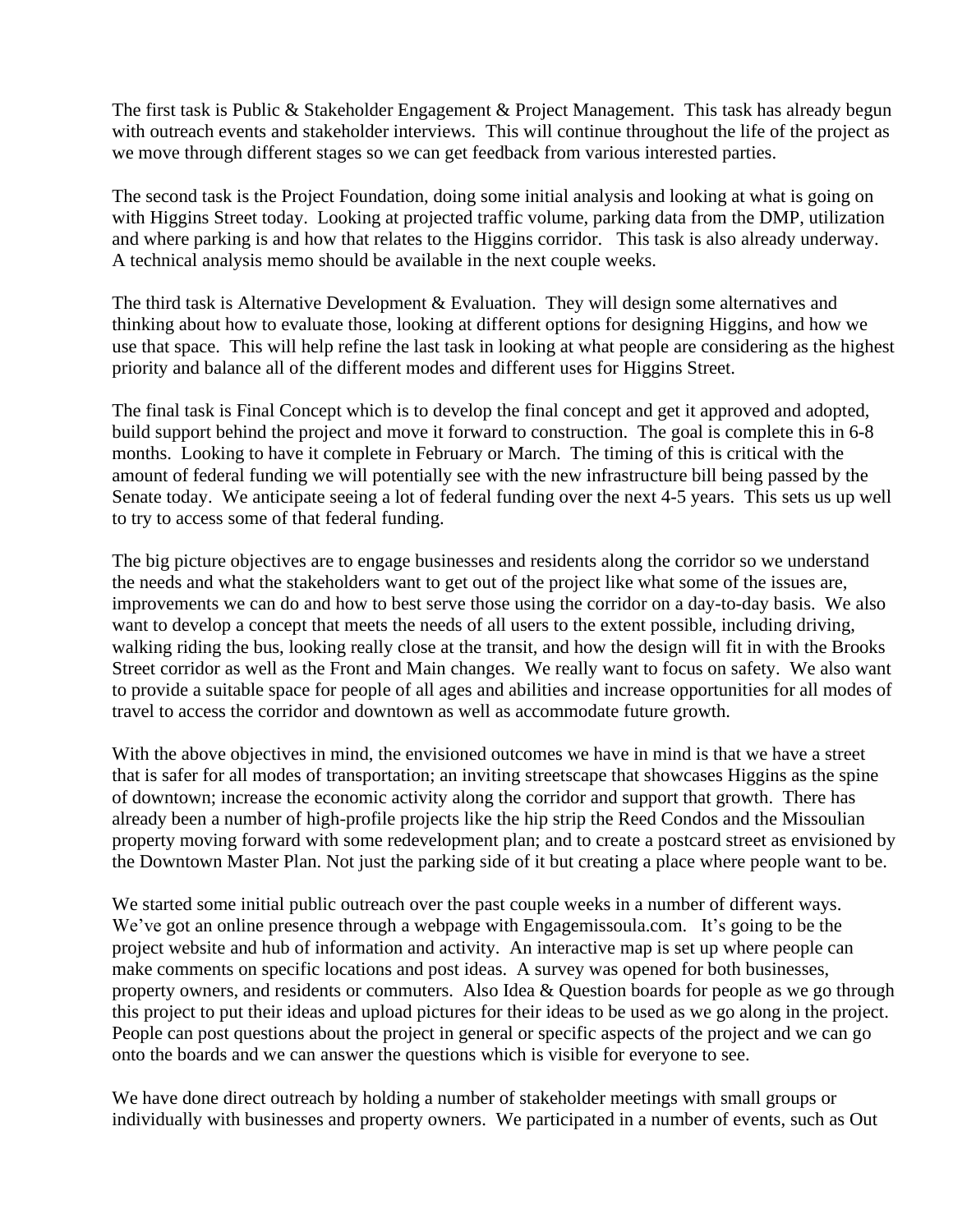to Lunch, Clark Fork Market, and Downtown Tonight. We reached over 200 people at these events. Had some really good engagement from people were really interested and had really good ideas.

We also did some canvassing of properties and businesses along the corridor going door-to-door making sure they were aware of the project and if they had thoughts they could reach out. We have done a good job of building awareness and getting initial input about the project. We will continue this throughout the project.

Based on the public outreach, some of the things that we have heard people talking a lot about is parking. That's a major concern that people have. We've heard some differing thoughts. Some focus on the type of parking and that tension between long-term parkers who might be from the high school or downtown businesses parking along the hip strip parking and taking up those spaces and don't turn over and others are concerned about maintaining that free parking for the hip strip for their employees or customers. Others are just concerned about trying to find a spot near where they need to go.

We had some really interesting conversations about traffic flow, particularly with the left turn prohibitions. Some people really like it because it facilitates people just driving through to get to downtown but others say it is hard for Higgins to be a destination, particularly in the hip strip and the North side of Higgins Street for accessing parking garages and things off Higgins. It's really set up to move traffic through rather than circulating traffic to and around those destinations. We will be looking at how to better circulate traffic. One of the priorities for improvements is dealing with some of the parking struggles we have. MPC's role will be really important in thinking through how we might do that. We will continue to come to MPC as we continue to develop concepts or work through issues.

Bike facilities is something else we heard over and over. We received input not just from bicyclists but also from people driving concerned with the unpredictability of where bicyclists are riding and the transition zones where bike lanes end are issues. Also thinking about traffic flow as far as future growth look like and how do we continue to be able to move vehicles. We have to make sure the flow works well with all the other competing interests.

This what they have heard so far. These are some of the questions or starting points for conversation to think through these different issues and what people are saying and getting MPC's perspective on how we might balance what role Higgins plays for parking in particular. Also opportunities to help offset potential parking loss on Higgins or thinking creatively about that.

Peter Walker-Keleher added comment regarding to the framing that Aaron provided regarding the role of MPC. As Aaron described, there was mixed comments and sometimes contradicting comments related to parking. There is certainly an opportunity for managed parking on the south side of the river which is an area that the MPC currently does not have jurisdiction over. That would be a ripe conversation for the board to discuss what the role of managed parking over there. He would like to see people's thoughts on the role of MPC extending their jurisdiction south of the river.

Joe Easton agrees that MPC should seriously consider expanding their jurisdiction south of the river. There continues to be development and growth and parking demand south of the river that requires some level of management. This should be discussed with all the information that was provided today. Joe asked if the question about expanding south of the river is asked, how will it be asked as they are canvassing and how will it be quantified in its response. It's one thing for MPC to say they want to expand and then discuss it City Counsel and the Mayor's office. Joe asked for thoughts on using the public outreach and canvassing to add further information for the Board to consider.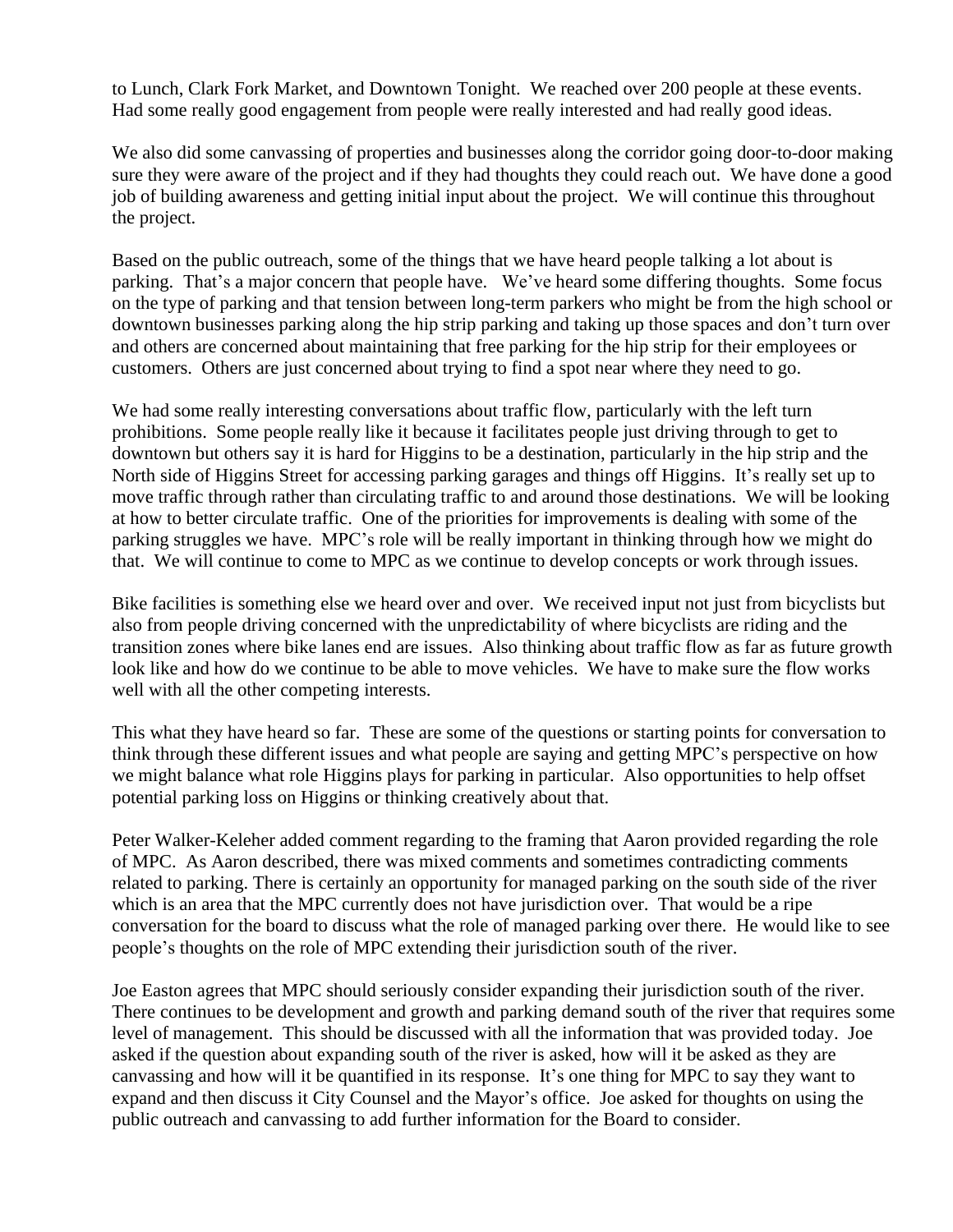Aaron responded by stating the project isn't going to determine whether the district expands south of the river, but it can make recommendations on how that could support a particular design. The study may just point out areas of opportunity for expansion.

Joe thinks that is interesting. He is sensitive to the idea of expanding the jurisdiction without an idea of use. If we decide to expand, we are saying to the community that we plan to manage parking in some form. His other comment is that any elimination of parking should have an acknowledgement that those are very fine and detailed assets for the community. Addressing how to replace that parking is necessary.

Glenda noted that it is clear that there are opportunities to have managed parking solution for employee parking Downtown. There seems to be a lot of willingness of employees Downtown to park in the Hip Strip and walk across the bridge. She is hopeful that a parking solution could be a part of the design. What is the process or timeline if we did want to expand the Parking Commission boundaries?

Joe answered that it starts with a Commission statement or resolution. We would want to involve City Council and that Ward and make sure that the expansion of the district matches various plans. He asked that it stay on Ian's immediate to-do list to find out the process for expansion.

Glenda would appreciate it if Ian could take a look at that now. She asked if anyone had seen the plans for the Missoulian building and does anyone know if access will remain the same.

Aaron noted that until they get zoning approved, plans will not move along. Access is likely to stay the same because they likely would not want access from that property. He would be surprised if there were another access to Higgins from that property. There may be changes to access on  $4<sup>th</sup>$ .

Glenda followed up by asking on the walking path between the river and the Missoulian, is there any land beyond that Hellgate track that is City property?

Aaron answered that the green space that is right beyond is privately owned. There is a parking lot next to the Missoulian that is City owned, then there is open space and the rain gardens and native prairie. Then you are on Toole Park.

Glenda proffered that along with changing the boundaries for MPC, we may want to proactively partner and work with the developers on that Missoulian properties. It could be a really good place for a parking structure that could serve Downtown and the Hip Strip.

Glenda took a look at the infrastructure bill and there was some transit money. She asked Aaron how flexible any of that money might be and if any of that could go toward parking structures.

Aaron doesn't know for sure but has not seen a lot of transit funds go to parking structures. It is worth exploring. The worst they could say is no. If you could creatively put those packages together, not a hard no.

Peter Walker-Keleher mentioned that the Midtown master plan is coming up. That RFP hasn't come up. He recommends that we do some research. Joe asked Ian to reach out to the Midtown board and find out about what their doing regarding parking there. Aaron stated that Melanie Brock is the right person to reach out to for information about that project.

There were no further questions or comments from the Board.

## **7. Financial Statement**